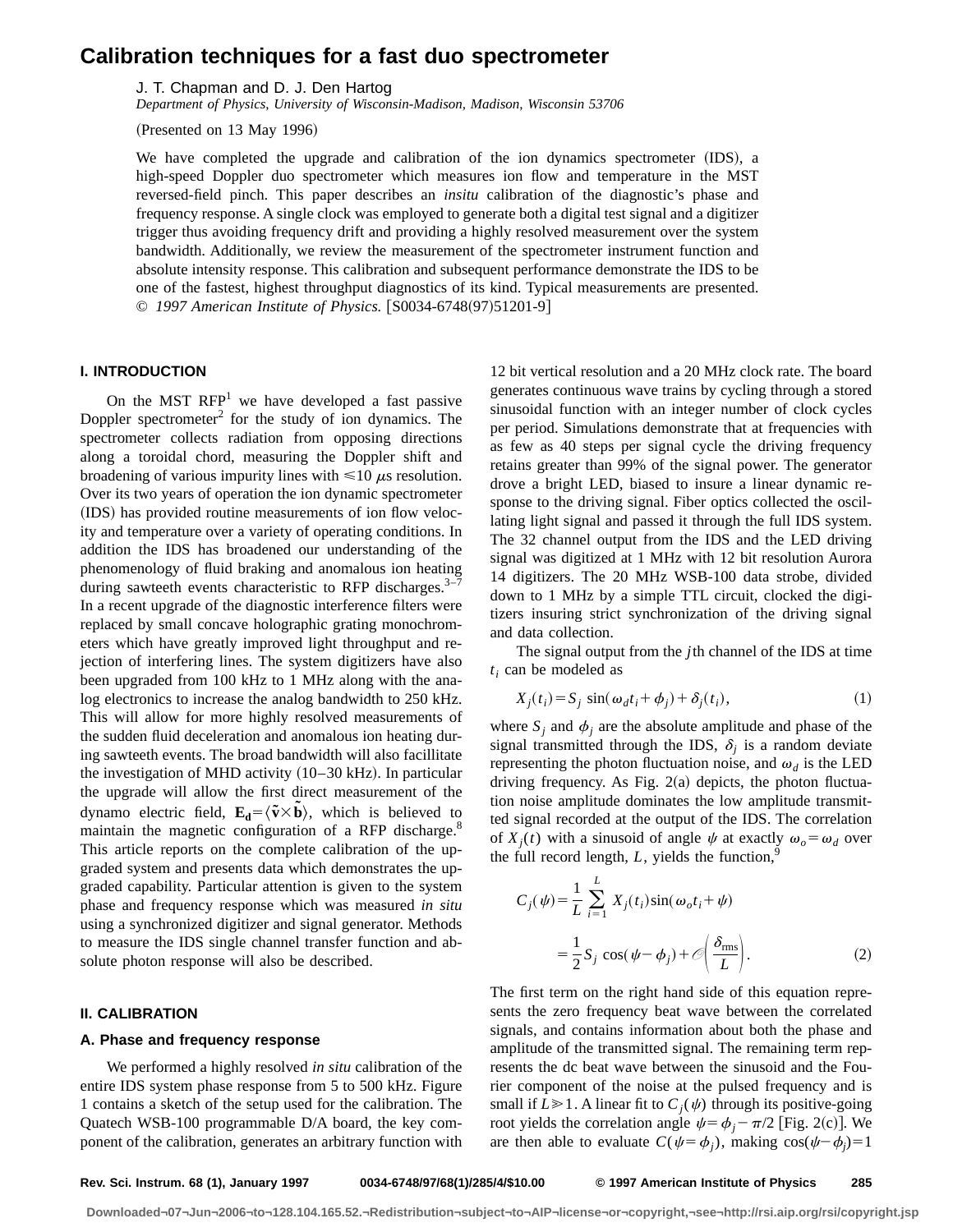

FIG. 1. Schematic of the *in situ* calibration of the IDS response amplitude and phase. The Quatech WSB-100 provides the clock for both the driving signal and the Aurora 14 digitizers.

and yielding  $S_i$ . The amplitude and phase of the reference signal,  $S_{\text{ref}}$  and  $\phi_{\text{ref}}$ , may be obtained identically. This allows calculation of the phase lag,  $\Phi_i(\omega_d) = \phi_i - \phi_{ref}$ , introduced by the channel and the relative channel response amplitude,  $R_i(\omega_d) = S_i/S_{\text{ref}}$ .

The above analysis relies on the record length satisfying  $L \gg \delta_{\rm rms}/S_i$ , a condition easily satisfied by 128 K digitizer records. In addition, to retain the first term in Eq.  $(2)$ , the condition  $\omega_d = \omega_o$  must be precisely satisfied. Inexact knowledge of the driving frequency will introduce a non-zero beat frequency,  $\omega_b = \omega_o - \omega_d$ , into the correlation term causing it to vanish if *L* exceeds a beat period. Similarly, slight drifts in  $\omega_d$  quickly decorrelate  $X_i$  and the sinusoid. If these drifts and errors are well known, Eq.  $(2)$  may still be used if the record length is shortened to a fraction of the beat period and signal correlation length. However, employing the data strobe from the D/A signal generator to clock the digitizers, enables  $\omega_d$  to be known *exactly* in the data regime, insuring



FIG. 2. Extraction of phase information from noisy IDS output signals using correlation analysis. (a) An oscillating signal,  $S_{ref}$ , drove an LED at  $\omega_d$ . The digitized data points are represented above with closed circles. (b) The signal output from the jth channel,  $X_i$ , contains both the phase lagged output signal,  $S_i$ , and photon noise fluctuations with amplitude  $\delta_{\rm rms}$ , recorded at the closed squares. (c) Correlation of the driving signal and  $X_j$ with a sinusoid at exactly  $\omega_0 = \omega_d$  over  $2\pi$  yields the correlation function  $C_{ref}(\psi)$  and  $C_i(\psi)$ , respectively. The phase lag introduced by the channel,  $\Phi_i(\omega_d)$ , is retrieved as the angle between the two positive going roots of the correlation functions. The relative channel response is calculated as  $R_j(w) = S_j / S_{\text{ref}}$ .



FIG. 3. The calibrated phase and amplitude response from 5–500 kHz is shown averaged over the 32 IDS channels. The system response amplitude (solid) drops 5 dB from 5 to 250 kHz providing a broad analog bandwidth. From 250–500 kHz the response drops to  $-24$  dB insuring negligible aliasing of high frequency noise. The system phase response (dashed) is exceptionally linear over the effective analog bandwidth corresponding to a nondispersive signal delay of 3.64  $\mu$ s.

an identically zero beat frequency and an effectively infinite correlation length.

Figure 3 shows the measured system response amplitude and phase averaged over the 32 channels. The system exhibits an extremely linear phase response from dc to 250 kHz corresponding to a nondispersive signal delay of 3.64  $\mu$ s. The wide bandwidth of the diagnostic removes the analog electronics as the limiting factor for time resolution of physical phenomena. This limit is currently imposed either by the viewing chord which spatially averages over fast fluctuations of highly localized phenomena, or the low spectral irradiance of the impurity being observed. However, for large scale phenomena of bright impurities the IDS is capable of resolving velocity and temperature dynamics with better than 10  $\mu$ s resolution.

## **B. Instrument function**

To measure the individual channel transfer functions we employed a cadmium lamp powered by a regulated dc current source. A precision motor drive rotated the spectrometer grating sweeping the 226.5 nm cadmium line in 5th order across the exit fiber-optic array. A single sweep of the cadmium line traced out the instrument functions of sixteen IDS channels, corresponding to one view of the diagnostic. A photodiode detector provided a reference measurement of the lamp brightness, which varied  $\sim$ 4%.

The area, centroid, and variance of each instrument function were calculated statistically, while the value and location of the instrument function maximum were estimated via a parabolic fit to the peak of each trace pulse. A linear fit to both sides of the peak provided an estimate of the instrument function FWHM. Additional sweeps for each view which included a neighboring cadmium line at 283.7 nm in fourth order provided a conversion factor from the digitized time axis to a wavelength axis equal to the known wavelength separation of the two lines divided by their measured separation in time. Final sweeps in which both IDS views were illuminated determined the relative position of one set of 16 channels to the other.

**Downloaded¬07¬Jun¬2006¬to¬128.104.165.52.¬Redistribution¬subject¬to¬AIP¬license¬or¬copyright,¬see¬http://rsi.aip.org/rsi/copyright.jsp**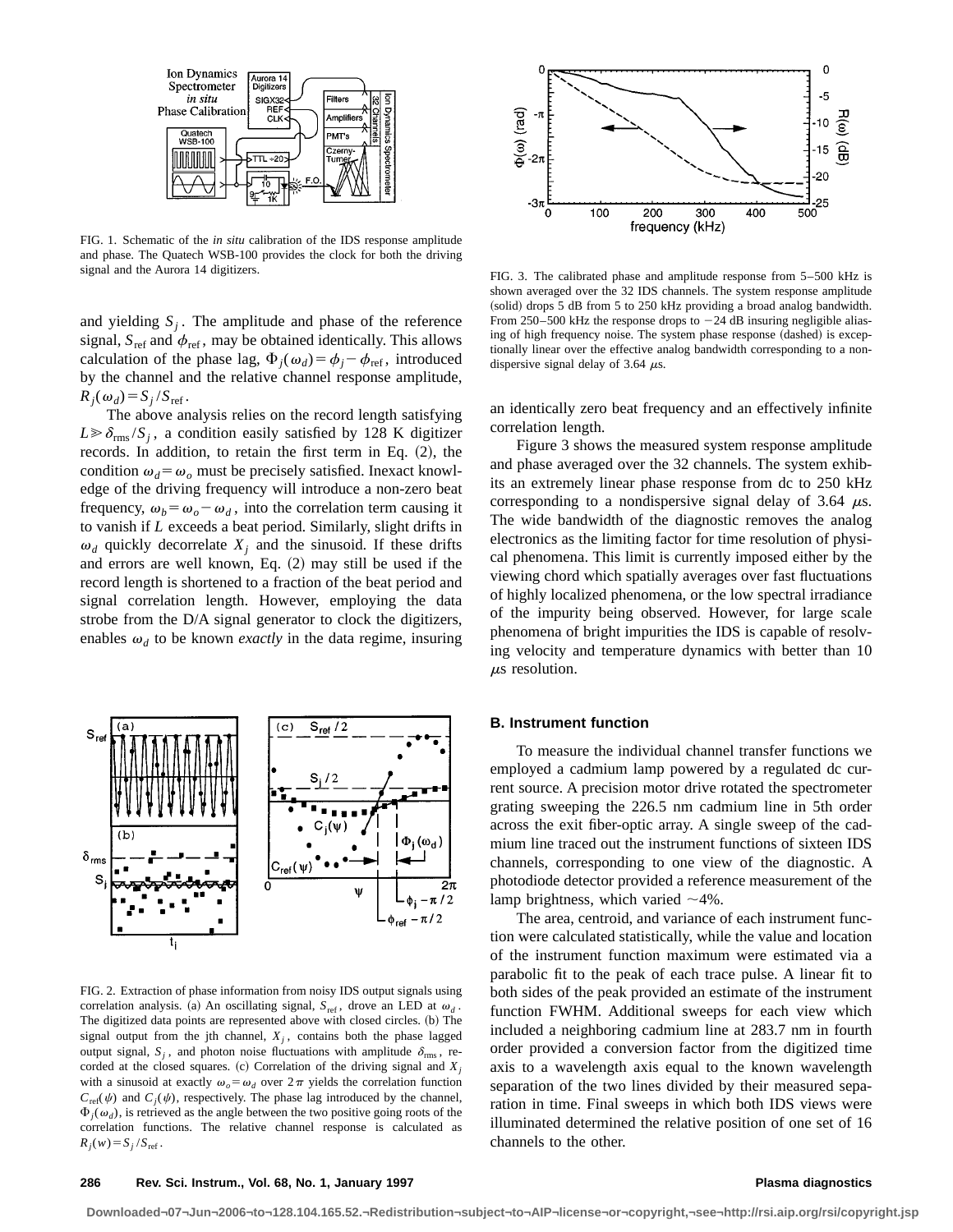# **C. Absolute photon response**

The absolute photon response of the IDS was measured using an integrating sphere with a well calibrated luminosity and blackbody spectral response. The sphere, placed directly in front of one of the two collecting lenses, illuminated 16 of the 32 IDS channels. Digitizing the 16 output signals at 1 MHz, 128 K records were collected at various PMT bias voltages. The statistics of the photoelectrons emitted by the photocathode of the PMT should dominate the statistics of the signal *y*. By assuming the photoelectron emission to be a Poisson process one can relate the moments of *y* to the mean number of photoelectron counts per sample,  $\langle n_{pe} \rangle$ , and the sensitivity of our detection system to the incident photoelectrons,  $G_{pe}$ , as

$$
\langle y \rangle = G_{\text{pe}} \langle n_{\text{pe}} \rangle,\tag{3a}
$$

$$
\langle y^2 \rangle - \langle y \rangle^2 = G_{\text{pe}}^2 (\langle n_{\text{pe}}^2 \rangle - \langle n_{\text{pe}} \rangle^2) = 2 G_{\text{pe}}^2 \langle n_{\text{pe}} \rangle \Delta f \tau_{\text{sample}}.
$$
\n(3b)

Here  $\Delta f$  is the analog bandwidth of the diagnostic and  $\tau_{\text{ samp}}$  is the sampling interval of the system digitizers. Additional corrections to Eq.  $(3b)$  due to PMT dark current and the single electron response pulse distribution should be of order unity<sup>10</sup> within the precision of this calibration. However, the calibration data exhibit an unexpected quasi-Gaussian spike in the distribution about the signal baseline in addition to the expected Poisson distribution [Fig.  $4(a)$ ]. While the dark current originating within the PMT dynode chain is too small to account for all of the spike, a possible explanation lies in the delta function response of the detection system. Digitizer sampling 1 MHz of individual PMT photoelectrons in the wings of the response which rings about zero due to the finite system bandwidth may effectively pull a portion of the count distribution to negative and near zero values. Unfortunately, we have been thus far unable to reproduce this feature in simulations which incorporate these effects. A Gaussian fit to the distribution below the baseline  $[Fig. 4(b)]$  subtracted from the whole distribution recovers a distribution which more closely approximates a Poisson curve [Fig.  $4(c)$ ]. Calculation of the moments of this distribution yields, through Eq. (3), estimates for  $\langle n_{pe} \rangle$  and  $G_{\rm pe}$  .

The photon flux incident on a single channel from the calibrated source is given by

$$
\Gamma_{\gamma} = \frac{I_{\lambda} \eta_{\rm ch} \Delta_{\rm ch}}{hc / \lambda},\tag{4}
$$

where  $I_{\lambda}$  is the spectral irradiance of the integrating sphere,  $\eta_{ch}$  is the system étendue per channel of 11.7  $\times 10^{-5}$ sr cm<sup>2</sup>,  $\Delta_{ch}$  is the single channel width of 0.024 nm, and  $\lambda$  is 529.1 nm. This yields a  $\Gamma_{\gamma} \approx 400$  photons/ $\mu$ s which when compared to the derived photoelectron flux,  $\Gamma_{\text{pe}} = \langle n_{\text{pe}} \rangle / \tau_{\text{sample}} = 1.5 \text{ pe/}\mu\text{s}$ , corresponds to a total system efficiency of 0.3%. This value agrees well with a value of 2% for the system optical transmission efficiency estimated during the original diagnostic design multiplied by 15%, the quantum efficiency of the PMTs listed in manufacturer's specifications.



FIG. 4. (a) A histogram of digitized signal level yields a curve which appears to be a super position of the expected Poisson curve with a Gaussian spike about the channel base line. (b) A fit to the distribution below the base line reveals an approximately Gaussian shape. (c) Subtraction of the fitted Gaussian from the distribution recovers a distribution above the base line which more closely approximates a Poisson curve. Here the horizontal axis has been renormalized to the corresponding number of incident photoelectrons and the Poisson curve corresponding to the calculated signal mean and variance is over drawn.

### **III. ANALYSIS AND RESULTS**

A nonlinear Gaussian fit yields the moments of the Doppler broadened line profiles output from the IDS.<sup>11</sup> Simulations have demonstrated that smoothing the raw data prior to conducting a fit reduces noise in the fit moments more effectively than smoothing the moments of fits to the raw data. Typically, data are binned from 1 MHz to 100 kHz prior to analysis because MHD phenomena in MST above 20 kHz are spatially averaged out. The IDS 250 kHz analog bandwidth maintains the capacity to observe fast, wellilluminated, global events.

The extremely linear phase response and broad analog bandwidth allow for the subtraction of a constant time delay from the time axis in place of a Fourier deconvolution of the system response from the raw data. Additionally, the narrowness of the single channel instrument function relative to the temperature broadened line width allows the approximation of the instrument function by a Gaussian. This enables the recovery of the thermal line width,  $\sigma_{th}$ , from the fit moment of the convolved profile,  $\sigma_{\text{fit}}$ , as

$$
\sigma_{\text{th}}^2 = \sigma_{\text{fit}}^2 - \sigma_{\text{ch}}^2,\tag{5}
$$

where  $\sigma_{ch}$  is the variance of the single channel instrument function.

### **Rev. Sci. Instrum., Vol. 68, No. 1, January 1997 Plasma diagnostics 287**

**Downloaded¬07¬Jun¬2006¬to¬128.104.165.52.¬Redistribution¬subject¬to¬AIP¬license¬or¬copyright,¬see¬http://rsi.aip.org/rsi/copyright.jsp**